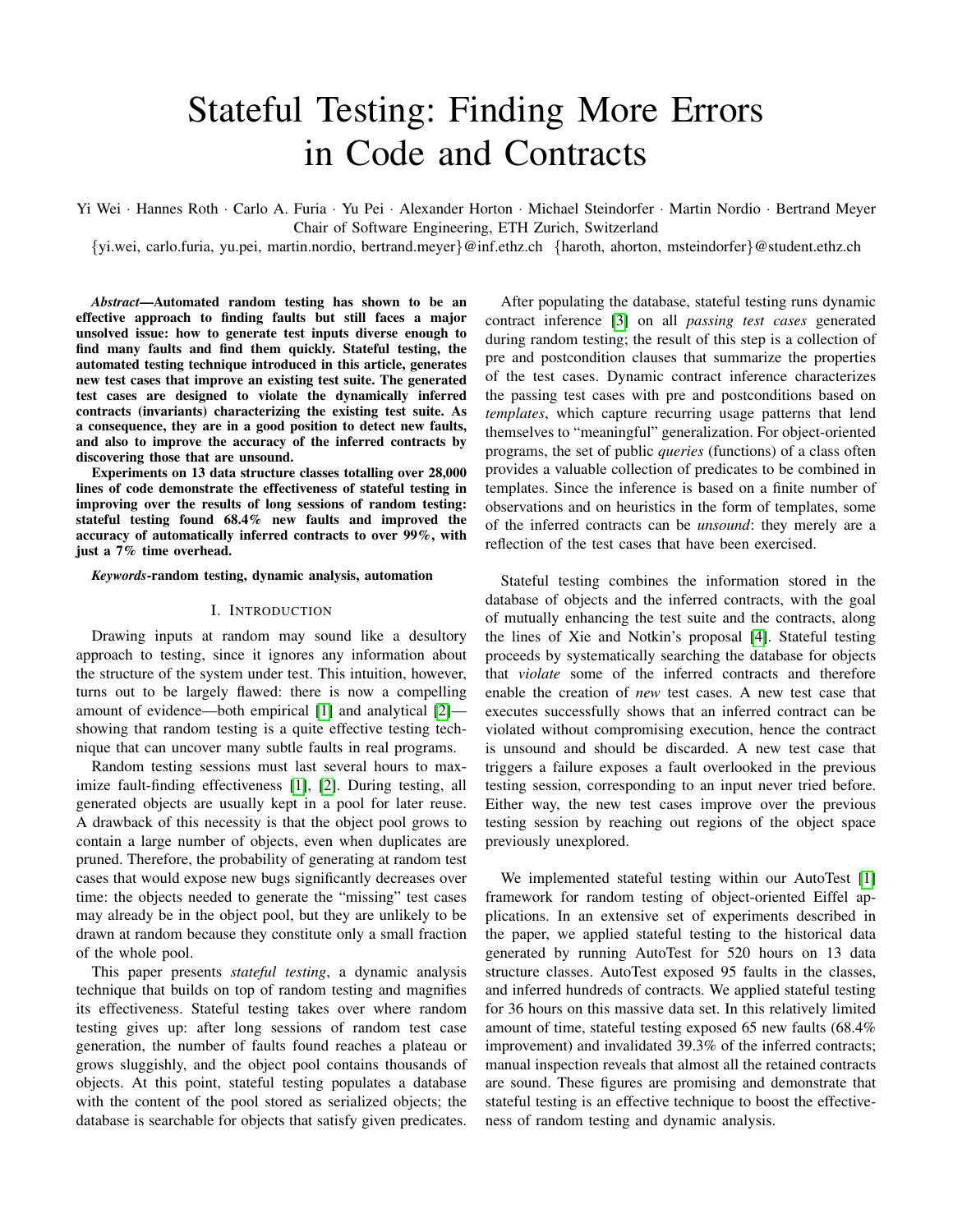### II. EXAMPLES

Unsound preconditions. The first example shows how stateful testing can generate tests with a better coverage and detect unsound preconditions. Class *TWO WAY SORTED SET* is the standard Eiffel implementation of sets with ordered elements. The class includes a public routine

## *merge* (*other*: *TWO WAY SORTED SET*)

which inserts all elements of *other* into the Current set (*this* in Java or C#). After running for 40 hours, AutoTest reports a dynamically inferred precondition for *merge*:

*pre 1*: Current. *disjoint* ( *other*) ,

indicating that it has only been called on disjoint sets: Current ∩ *other* =  $\emptyset$ , hence the functionality of *merge* has not been tested thoroughly.

Stateful testing takes over from this situation and tries to generate new test cases that cover the deficiency. To this end, it looks up the database—filled with data from hours of random testing—for objects of suitable type that *violate pre 1*; namely, it searches for two objects *o1*, *o2* such that:

- $(1)$  *ol.type* = *TWO WAY SORTED SET*,
- $(2)$   $o2.\text{type} = \text{Two\_WAY\_SORTED\_SET}$ ,
- (3) not *o1*. *disjoint* (*o2*) .

Even if AutoTest never drew such objects during the 40-hour session, there are several pairs satisfying the three constraints (1–3) in the database. For every such pair of objects, stateful testing generates the new test case *o1*.*merge* (*o2*).

Executing the new test cases improves the coverage of routine *merge*; it also reveals that the inferred precondition *pre 1* is unsound and must be *reduced*, hence removing an error in the inferred contracts.

Unsound postconditions. The second example shows how stateful testing can detect unsound dynamically inferred *postconditions*. Routine *merge left* ( *other*: *LINKED LIST*) in class *LINKED LIST* merges the content of *other* into the Current list. Extensive dynamic analysis reports, among others, the following postcondition for *merge left*:

## *post 2*: old Current.*is equal* ( *other*) implies Current.*is empty* .

That is, whenever Current and *other* contain the same elements (they are *equal*), they are actually empty lists. *post 2* is unsound, as it merely reflects the fact that the test suite never ran *merge left* on lists that are equal but not empty.

Stateful testing targets the antecedent in the implication *post 2*, which refers to the state *before* executing *merge left* by means of the old notation. The antecedent suggests to exercise the routine on objects  $o1$ ,  $o2$  where old  $o1$ . *is equal*( $o2$ ) is the case, but not *o1*.*is empty*, with the hope of showing that *post 2*'s consequent does not hold after the call. Stateful testing creates a new test case *o1*. *merge left* (*o2*) for every pair of objects in the database that satisfy the criteria. Since *merge\_left* does not remove any element from the target o1, not *o1*.*is empty* still holds after executing the test cases, thus invalidating *post 2* and increasing the coverage of *merge left*.

## III. HOW STATEFUL TESTING WORKS

Figure [1](#page-2-0) provides a bird's eye view of how stateful testing works. Stateful testing is a fully automated technique that produces new test cases from an existing test suite:

- 1) Running AutoTest, the automatic random testing framework for Eiffel, for several hours produces a large pool of *objects*, and a *test suite* based on those objects.
- 2) Stateful testing selects and extracts information from the object pool and the test suite and stores it in a relational database: the *object database*.
- 3) AutoInfer [\[3\]](#page-3-2), the dynamic contract inference component of AutoTest, summarizes the behavior of the test cases in the form of *dynamically inferred contracts*.
- 4) The *reduction* phase extracts objects from the database that violate some of the inferred contracts. The extracted objects support the generation of a *new test suite*, which exercises the classes under tests differently than in the original test suite.
- 5) Executing the new test suite can uncover *new faults* in the code under test, and can reveal which of the inferred *contracts* are *incorrect* and should be discarded.

## *A. Random Test-case Generation*

Stateful testing first applies random testing to generate a test suite for classes under test. During random testing, stateful testing keeps all objects in serialized form along with their abstract state predicate evaluations. After random testing, stateful testing stores all the objects and their abstract states in an *object database*, implemented using a relational database techinque.

## *B. Dynamic Contract Inference*

To get a concise characterization of the test suite in terms of class features, stateful testing performs *contract inference* with dynamic techniques. The implementation uses AutoInfer, the inference component of the AutoTest framework.

The inferred contracts are typically different than those programmers write: the former tend to be more detailed and numerous than the latter, especially in the case of postconditions, which programmers neglect but dynamic analysis is effective at reporting [\[5\]](#page-3-4). Furthermore, dynamically inferred contracts have no guarantee of being correct: since they are based on a finite number of observations, they may merely be a reflection of a not sufficiently varied test suite, such as the two examples discussed in the previous section.

# *C. Reduction*

After building the object database and collecting the inferred contracts, stateful testing generates a new test suite by *precondition reduction*. The basic idea is partitioning the input space: a predicate  $p$  defines two regions, one where  $p$  holds and one where it doesn't; a comprehensive test suite should cover every region, for every combination of "interesting" predicates, with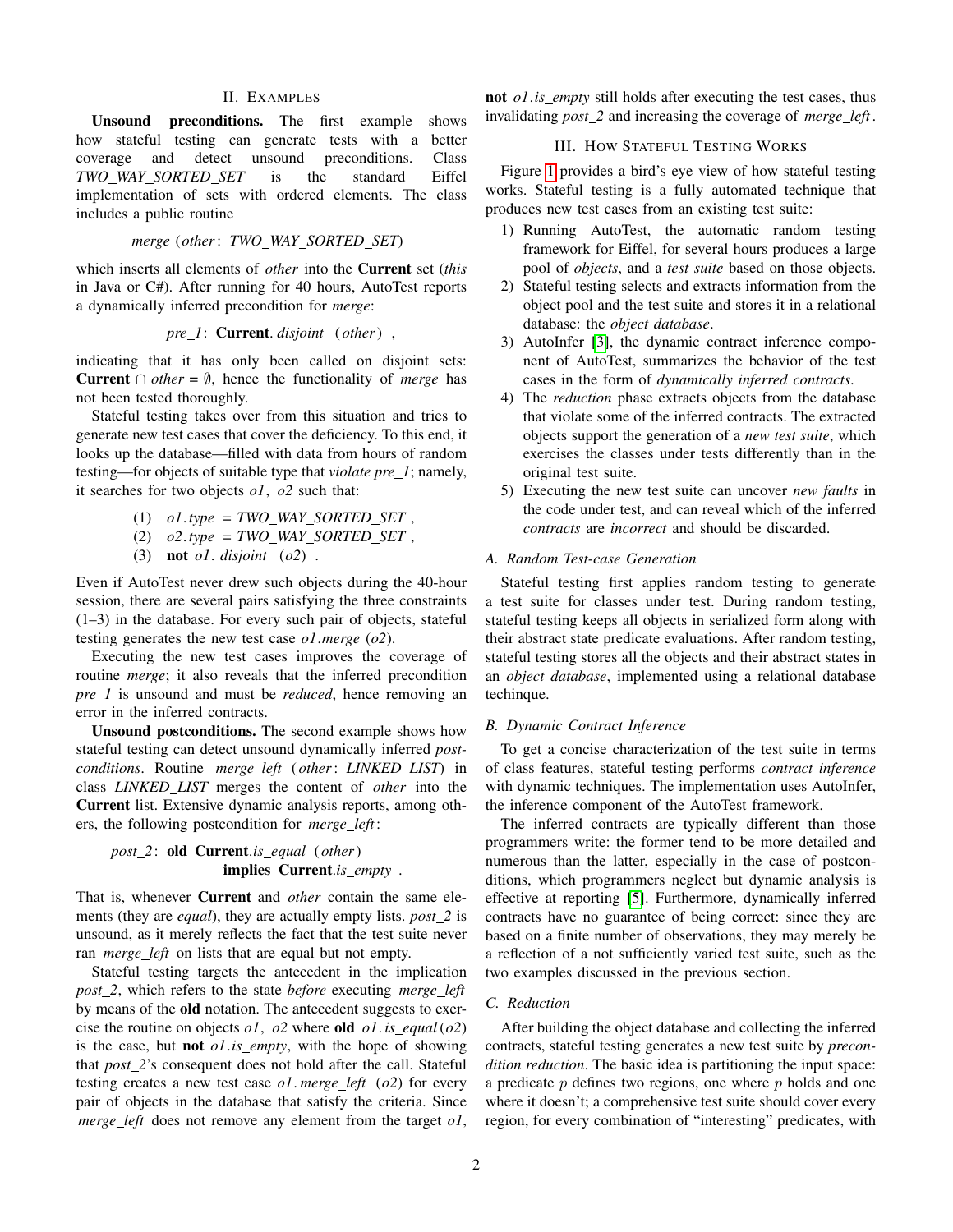

<span id="page-2-0"></span>Fig. 1. Overview of how stateful testing works.

at least one test case. This is clearly unfeasible, because the predicates are too many; precondition reduction is a heuristic technique that considers a reduced number of partitions based on the inferred preconditions.

<span id="page-2-1"></span>*1) Precondition Reduction:* The *precondition reduction* of a routine  $r$  generates new inputs to test  $r$  by trying to invalidate  $r$ 's inferred preconditions. Suppose  $r$  has  $m$  arguments, and let require $(r)$  denote r's programmer-written preconditions. Select a dynamically inferred precondition  $p$  from the set  $pre(r)$  and build the predicate:

$$
\clubsuit_p^r: \neg p \wedge \text{require}(r).
$$

 $\clubsuit_p^r$  characterizes objects that satisfy r's programmer-written preconditions but violate the inferred  $p$ , hence they can be used to test  $r$  in a way not covered by the existing test suite.

Stateful testing searches the object database for tuples of objects  $\langle o_0, o_1, \ldots, o_m \rangle$  that satisfy  $\clubsuit_p^r$  (expressed as a conjunction of elementary expressions). For each tuple  $\langle o_0, o_1, \ldots, o_m \rangle$  retrieved in the search, it constructs the new test case

$$
t^{\text{new}} = o_0.r\left(o_1, \ldots, o_m\right).
$$

In practice, there is a cut-off on the number of retrieved tuples (if they are too many, only a few are tried) and a time-out on the time spent searching the database (if no tuple is found by the time-out, we move to the next reduction). If  $t^{new}$  is passing, then precondition p is unsound and removed from  $pre(r)$ ; if  $t^{new}$  is failing, a fault is found (and  $p$  is also unsound). Since the information stored in the database is incomplete,  $t^{new}$  may also be invalid, in which case it is simply discarded.

<span id="page-2-3"></span>*2) Detecting Unsound Postconditions:* Inferred postconditions can be unsound, too, but we cannot directly select objects that violate postconditions, because we do not have direct control over post-states. Precondition reduction, however, can also help to invalidate inferred postconditions, while testing routines more thoroughly. Consider an inferred postcondition q in  $post(r)$  in the form:

$$
q: \quad \textbf{old}(A) \implies C.
$$

We focus on postconditions in this form, because  $q$  naturally expresses many postconditions where a property C of the poststate is a consequence of a property A of the pre-state (old). Invalidating the implication  $q$  means producing test cases that start in a pre-state where A holds and reach a post-state where  $\neg C$  holds. The existing test suite does not include such test cases, otherwise  $P$  would not be a dynamically inferred postcondition.

The inferred *preconditions*, however, help select pre-states that may challenge the validity of  $q$ . To this end, consider the set  $pre(r|A)$  of r's dynamically inferred preconditions that hold when A also holds. Select a  $p \in pre(r|A)$  among these preconditions and build the predicate:

$$
\spadesuit_{p,q}^r: A \wedge \clubsuit_p^r.
$$

Then, select objects  $\langle o_0, \ldots, o_m \rangle$  that satisfy  $\spadesuit_{p,q}^r$ , and generate the new test case  $t^{\text{new}}$  that calls r on  $\langle o_0, \ldots, o_m \rangle$ (as in Section [III-C1\)](#page-2-1). If  $t^{new}$  is valid and passing (with respect to r's programmer-written contracts only) but  $C$  is false after executing it, the postcondition  $q$  is unsound and is removed from  $post(r)$ ; if  $t^{new}$  is failing (again with respect to r's programmer-written contracts, which are always assumed correct), it also shows a fault.

## IV. EVALUATION

#### *A. Experimental Setup*

The experiments targeted 13 data structure classes from the libraries EiffelBase and Gobo. Table [I](#page-3-5) lists the size of each class in lines of code (LOC) and public routines (#R).

*1) Random Testing:* To generate the original test suite upon which stateful testing builds—AutoTest ran 30 sessions of random testing for each of the 13 classes. A session lasts 80 minutes. This 520 hours of testing generated a test suite revealing 95 distinct faults<sup>[1](#page-2-2)</sup> (column #E of Table [I\)](#page-3-5).

*2) Stateful Testing Running Time:* AutoInfer processed the test suite for 16 hours and reported 1741 preconditions and 973 postconditions expressible as implications, shown in column  $\#T_p$  and  $\#T_q$  in Table [I.](#page-3-5) Manual inspection revealed that

<span id="page-2-2"></span><sup>&</sup>lt;sup>1</sup>Two faults are distinct if they violate two different contract clauses.